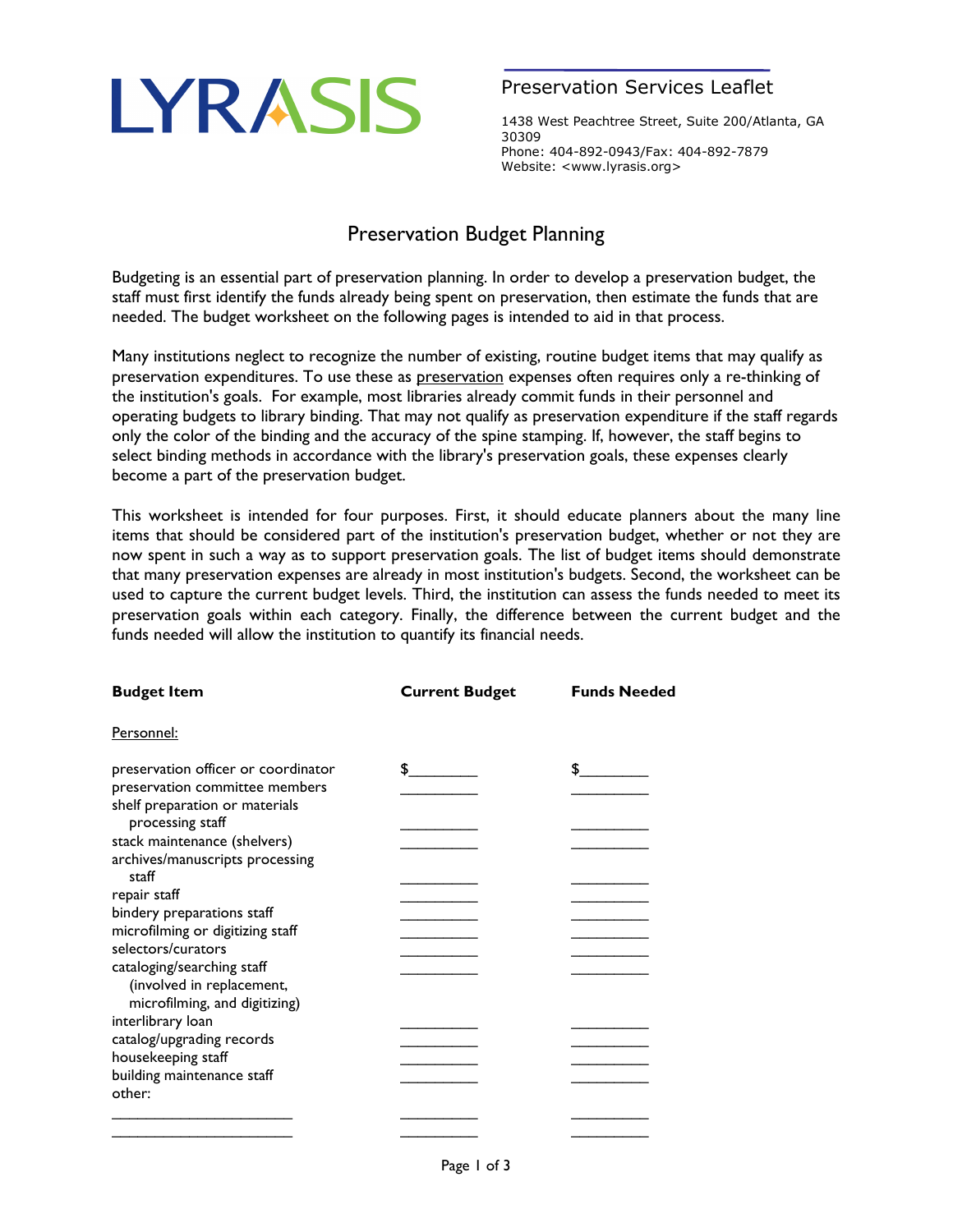| <b>Budget Item</b>                                                                                                                                                              | <b>Current Budget</b> | <b>Funds Needed</b> |
|---------------------------------------------------------------------------------------------------------------------------------------------------------------------------------|-----------------------|---------------------|
| <b>Training and Travel:</b>                                                                                                                                                     |                       |                     |
| professional conferences<br>continuing education events<br>trips to library bindery<br>inspection visits to microfilming or<br>digitizing agency & storage facilities<br>other: | $\frac{1}{2}$         | $\frac{1}{2}$       |
|                                                                                                                                                                                 |                       |                     |
| Acquisitions:                                                                                                                                                                   |                       |                     |
| hard-copy reprints, new editions<br>microfilm or digital replacements<br>reference collections for staff use<br>other:                                                          | $\frac{1}{2}$         | $\frac{1}{2}$       |
|                                                                                                                                                                                 |                       |                     |
| <b>Contracted Services:</b>                                                                                                                                                     |                       |                     |
| library binding<br>preservation photocopying<br>construction of protective<br>enclosures (phase boxes,<br>clamshell boxes, etc.)<br>preservation microfilming                   | $\frac{1}{2}$         | $\frac{1}{2}$       |
| storage of master negatives                                                                                                                                                     |                       |                     |
| storage of master and backup digital files<br>conservation treatment                                                                                                            |                       |                     |
| printing handouts for user<br>education                                                                                                                                         |                       |                     |
| consultants<br>pest control<br>other:                                                                                                                                           |                       |                     |
|                                                                                                                                                                                 |                       |                     |
|                                                                                                                                                                                 |                       |                     |
| Supplies:                                                                                                                                                                       |                       |                     |
| book plates, pockets, labels, etc.                                                                                                                                              | $\frac{1}{2}$         | $\frac{1}{2}$       |
| repair supplies<br>bookends                                                                                                                                                     |                       |                     |
| archival folders and boxes                                                                                                                                                      |                       |                     |
| other archival processing supplies<br>alkaline photocopy paper                                                                                                                  |                       |                     |
| cotton/linen tying tape                                                                                                                                                         |                       |                     |
| disaster kits                                                                                                                                                                   |                       |                     |
| exhibition supplies                                                                                                                                                             |                       |                     |
| ultraviolet filtering sleeves or film<br>other:                                                                                                                                 |                       |                     |
|                                                                                                                                                                                 |                       |                     |
|                                                                                                                                                                                 |                       |                     |